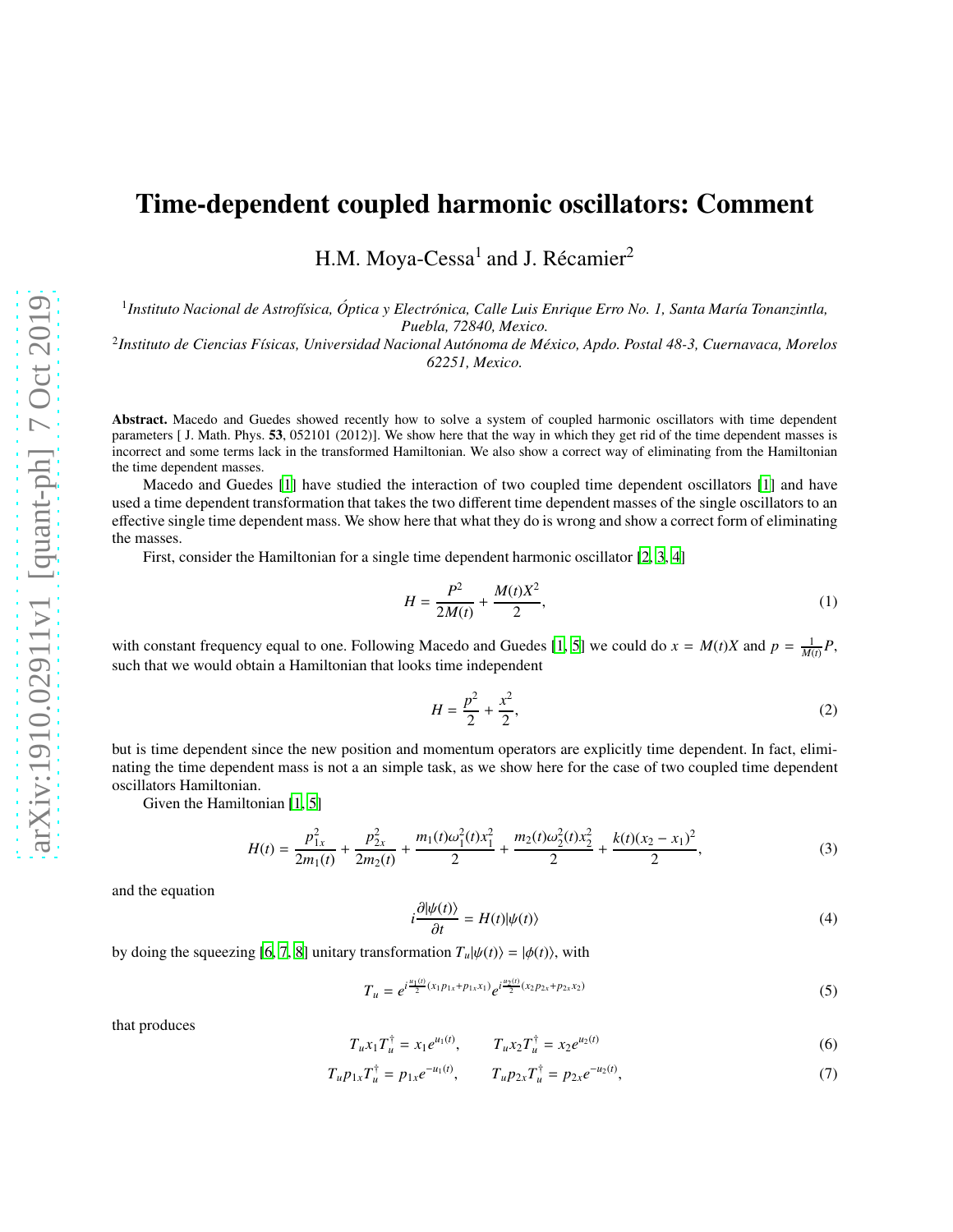we obtain

$$
i\frac{\partial T_u^{\dagger}}{\partial t}|\phi(t)\rangle + iT_u^{\dagger} \frac{\partial|\phi(t)\rangle}{\partial t} = H(t)T_u^{\dagger}|\phi(t)\rangle.
$$
 (8)

with

$$
\frac{\partial T_u^{\dagger}}{\partial t} = -iT_u^{\dagger} \left[ \frac{\dot{u}_1}{2} (x_1 p_{1x} + p_{1x} x_1) + \frac{\dot{u}_2}{2} (x_2 p_{2x} + p_{2x} x_2) \right],\tag{9}
$$

that, by substituting in the equation above and multiplying by  $T<sub>u</sub>$  by the left gives

$$
i\frac{\partial |\phi(t)\rangle}{\partial t} + \left[\frac{\dot{u}_1}{2}(x_1 p_{1x} + p_{1x} x_1) + \frac{\dot{u}_2}{2}(x_2 p_{2x} + p_{2x} x_2)\right] |\phi(t)\rangle = T_u H(t) T_u^{\dagger} |\phi(t)\rangle.
$$
 (10)

or

<span id="page-1-0"></span>
$$
i\frac{\partial|\phi(t)\rangle}{\partial t} = \tilde{H}(t)|\phi(t)\rangle.
$$
 (11)

with

$$
\tilde{H}(t) = -\frac{\dot{u}_1}{2}(x_1p_{1x} + p_{1x}x_1) - \frac{\dot{u}_2}{2}(x_2p_{2x} + p_{2x}x_2) \n+ \frac{p_{1x}^2e^{-2u_1(t)}}{2m_1(t)} + \frac{p_{2x}^2e^{-2u_2(t)}}{2m_2(t)} + \frac{m_1(t)\omega_1^2(t)x_1^2e^{2u_1(t)}}{2} + \frac{m_2(t)\omega_2^2(t)x_2^2e^{2u_2(t)}}{2} \n+ \frac{k(t)(x_2e^{u_2(t)} - x_1e^{u_1(t)})^2}{2}.
$$
\n(12)

With the choice  $u_j = \ln \sqrt{\frac{m(t)}{m_j(t)}}$  we obtain the first part of the Hamiltonian (6) in Macedo and Guedes. However, note that the first term on the r.h.s. of equation (10) is lacking in their equation (6). The parameter  $m(t)$  is an arbitrary function of time that we could set as  $m(t) = \sqrt{m_1(t)m_2(t)}$  to obtain a result more similar to the one obtained by Macedo and Guedes. Here we prefer to set it to one, i.e.,  $u_j = -\frac{1}{2} \ln m_j$ , then we get

$$
\tilde{H}(t) = -\frac{\dot{u}_1}{2}(x_1p_{1x} + p_{1x}x_1) - \frac{\dot{u}_2}{2}(x_2p_{2x} + p_{2x}x_2) \n+ \frac{p_{1x}^2}{2} + \frac{p_{2x}^2}{2} + \frac{\omega_1^2(t)x_1^2}{2} + \frac{\omega_2^2(t)x_2^2}{2} + \frac{k(t)(x_2e^{u_2(t)} - x_1e^{u_1(t)})^2}{2},
$$
\n(13)

that may be rewritten to give

$$
\tilde{H}(t) = \frac{(p_{1x} - \frac{u_1}{2}x_1)^2}{2} + \frac{(p_{2x} - \frac{u_2}{2}x_2)^2}{2} + \frac{(\omega_1^2 - \frac{u_1^2}{4})x_1^2}{2} + \frac{(\omega_2^2 - \frac{u_2^2}{4})x_2^2}{2} + \frac{k(t)(x_2e^{u_2} - x_1e^{u_1})^2}{2}.
$$
\n(14)

By doing the transformation  $R|\phi(t)\rangle = |\xi(t)\rangle$ , with  $R = \exp\{-i(\frac{u_1}{4}x_1^2 + \frac{u_2}{4}x_2^2)\}\$  and, inserting it into equation [\(11\)](#page-1-0), we obtain

$$
i\frac{\partial \langle R^{\dagger}|\xi(t)\rangle)}{\partial t} = \tilde{H}(t)R^{\dagger}|\xi(t)\rangle,\tag{15}
$$

that is rewritten as

$$
i\frac{\partial|\xi(t)\rangle}{\partial t} = \left[\frac{\ddot{u}_1}{4}x_1^2 + \frac{\ddot{u}_2}{4}x_2^2 + R\tilde{H}(t)R^\dagger\right]|\xi(t)\rangle,\tag{16}
$$

that finally yields

$$
i\frac{\partial|\xi(t)\rangle}{\partial t} = \frac{1}{2}\left[p_{1x}^2 + p_{2x}^2 + (\omega_1^2 - \frac{\dot{u}_1^2 - 2\ddot{u}_1}{4})x_1^2 + (\omega_2^2 - \frac{\dot{u}_2^2 - 2\ddot{u}_2}{4})x_2^2 + k(t)(x_2e^{u_2} - x_1e^{u_1})^2\right]|\xi(t)\rangle.
$$
 (17)

In Ref. [\[9\]](#page-2-8) it has been shown how this equation may be solved for time dependent arbitrary parameters.

In conclusion, we have shown how to eliminate the time dependent masses from the two coupled, time dependent, harmonic oscillators Hamiltonian.